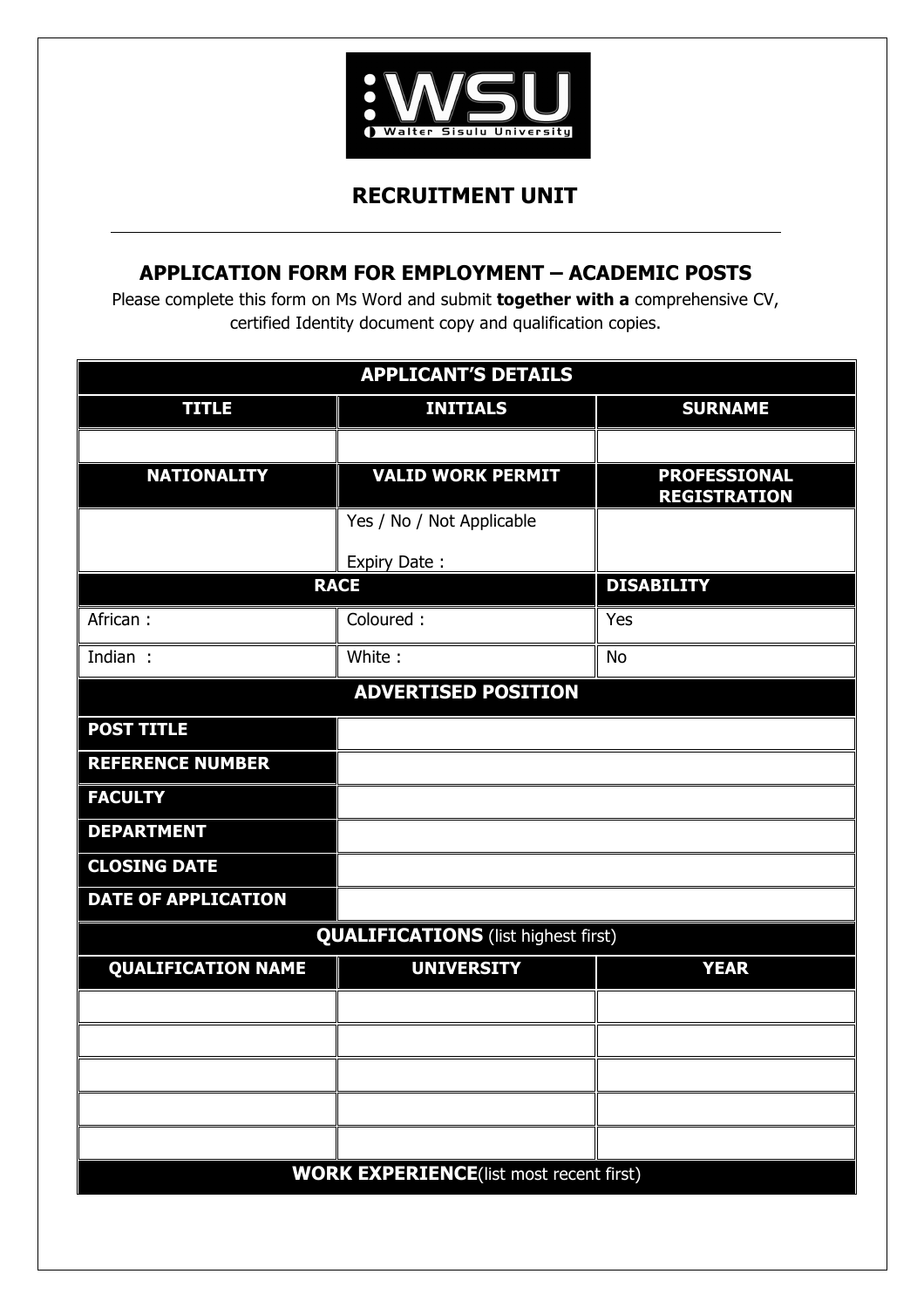| <b>ORGANISATION</b> | <b>POSITION</b> | <b>YEAR</b> |
|---------------------|-----------------|-------------|
|                     |                 |             |
|                     |                 |             |
|                     |                 |             |
|                     |                 |             |

| <b>RESEARCH EXPERIENCE</b>                                                                                                  |                 |                                             |  |  |
|-----------------------------------------------------------------------------------------------------------------------------|-----------------|---------------------------------------------|--|--|
| <b>ITEM</b>                                                                                                                 | <b>QUANTITY</b> | <b>YEARS CONDUCTED</b><br>/COMPLETED        |  |  |
| Research Publication/Articles in<br><b>DHET Accredited and</b><br>Professional journals<br>(Nationally and Internationally) |                 |                                             |  |  |
| Conference / Research Seminar<br>proceedings                                                                                |                 |                                             |  |  |
| Supervising post graduate<br>research at Honours level                                                                      |                 |                                             |  |  |
| Supervising post graduate<br>research at Masters level                                                                      |                 |                                             |  |  |
| Supervising post graduate<br>research at Doctoral level                                                                     |                 |                                             |  |  |
| Book and chapters in books<br>and book reviews                                                                              |                 |                                             |  |  |
| <b>NRF RATING</b>                                                                                                           |                 |                                             |  |  |
| Category and Sub-Category                                                                                                   |                 |                                             |  |  |
| <b>COMMUNITY ENGAGEMENT WITH GOVERNMENT DEPARTMENTS OR PRIVATE ENTITIES</b><br>(list most recent first)                     |                 |                                             |  |  |
| <b>ITEM</b>                                                                                                                 | <b>QUANTITY</b> | <b>YEARS CONDUCTED</b><br><b>/COMPLETED</b> |  |  |
|                                                                                                                             |                 |                                             |  |  |
|                                                                                                                             |                 |                                             |  |  |
|                                                                                                                             |                 |                                             |  |  |
|                                                                                                                             |                 |                                             |  |  |

## **CERTIFICATION AND ACKNOWLEDGEMENT**

I, the undersigned, hereby certify that all the information furnished on this application form is complete and correct and accept that the furnishing of any false information or the withholding of relevant information will render me liable to disqualification or dismissal, if appointed.

Signature of Applicant Date Date

………………………………………………….. ………………………………..

Thank you for completing this application form.